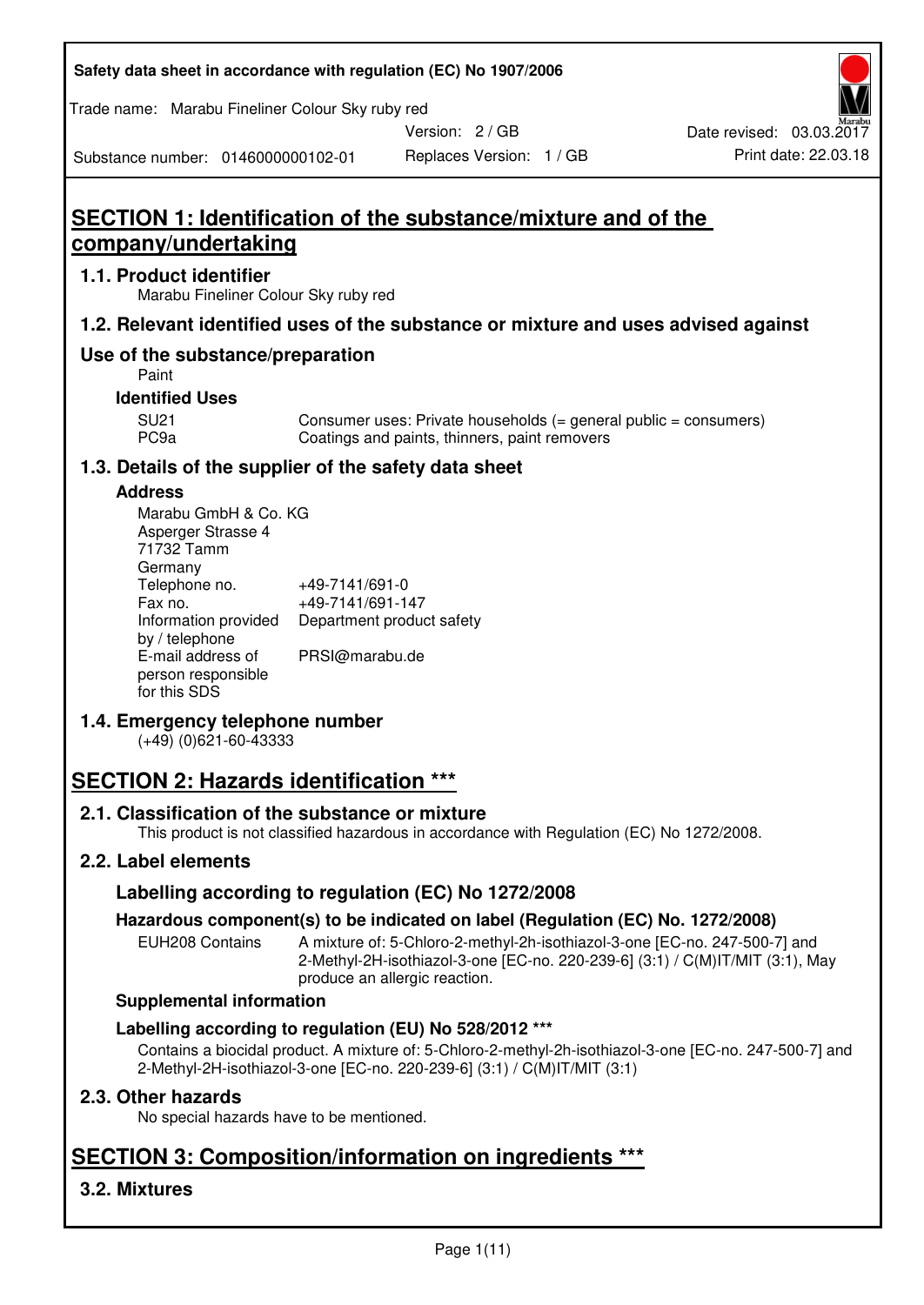| Safety data sheet in accordance with regulation (EC) No 1907/2006                                                                                                 |                                                                                                                       |                      |                                                      |                                              |      |                                                  |
|-------------------------------------------------------------------------------------------------------------------------------------------------------------------|-----------------------------------------------------------------------------------------------------------------------|----------------------|------------------------------------------------------|----------------------------------------------|------|--------------------------------------------------|
| Trade name: Marabu Fineliner Colour Sky ruby red                                                                                                                  |                                                                                                                       |                      |                                                      |                                              |      |                                                  |
| Substance number: 0146000000102-01                                                                                                                                |                                                                                                                       | Version: 2 / GB      |                                                      | Replaces Version: 1 / GB                     |      | Date revised: 03.03.2017<br>Print date: 22.03.18 |
|                                                                                                                                                                   |                                                                                                                       |                      |                                                      |                                              |      |                                                  |
| <b>Chemical characterization</b><br>Paint based on water                                                                                                          |                                                                                                                       |                      |                                                      |                                              |      |                                                  |
| <b>Hazardous ingredients</b>                                                                                                                                      |                                                                                                                       |                      |                                                      |                                              |      |                                                  |
| <b>Ethanediol</b><br>CAS No.<br>EINECS no.<br>Registration no.                                                                                                    | $107 - 21 - 1$<br>203-473-3<br>01-2119456816-28                                                                       |                      |                                                      |                                              |      |                                                  |
| Concentration                                                                                                                                                     | $\overline{1}$<br>$>=$                                                                                                |                      | $\lt$                                                | 10                                           | $\%$ |                                                  |
| Classification (Regulation (EC) No. 1272/2008)                                                                                                                    | Acute Tox. 4<br>STOT RE <sub>2</sub>                                                                                  |                      | H302<br>H373                                         |                                              |      |                                                  |
| <b>Bronopol (INN)</b><br>CAS No.<br>EINECS no.<br>Concentration                                                                                                   | $52 - 51 - 7$<br>200-143-0<br>$>=$                                                                                    | 0,01                 | $\overline{\phantom{0}}$                             | 0,1                                          | $\%$ |                                                  |
| Classification (Regulation (EC) No. 1272/2008)                                                                                                                    |                                                                                                                       |                      |                                                      |                                              |      |                                                  |
|                                                                                                                                                                   | Eye Dam. 1<br>Skin Irrit. 2<br>STOT SE3<br>Acute Tox. 4<br>Acute Tox. 4<br>Aquatic Acute 1<br>Aquatic Chronic 1       |                      | H318<br>H315<br>H335<br>H302<br>H312<br>H400<br>H410 |                                              |      |                                                  |
| Concentration limits (Regulation (EC) No. 1272/2008)                                                                                                              | Aquatic Acute 1<br>Aquatic Chronic                                                                                    | H400<br>H410         | $M = 10$<br>$M = 1$                                  |                                              |      |                                                  |
| A mixture of: 5-Chloro-2-methyl-2h-isothiazol-3-one [EC-no. 247-500-7] and<br>2-Methyl-2H-isothiazol-3-one [EC-no. 220-239-6] (3:1) / C(M)IT/MIT (3:1)<br>CAS No. | 55965-84-9                                                                                                            |                      |                                                      |                                              |      |                                                  |
| Concentration                                                                                                                                                     |                                                                                                                       |                      | $\,<\,$                                              | 0,0015                                       | $\%$ |                                                  |
| Classification (Regulation (EC) No. 1272/2008)                                                                                                                    | Acute Tox. 3<br>Aquatic Chronic 1<br>Aquatic Acute 1<br>Skin Sens. 1<br>Skin Corr. 1B<br>Acute Tox. 3<br>Acute Tox. 3 |                      | H331<br>H410<br>H400<br>H317<br>H314<br>H311<br>H301 |                                              |      |                                                  |
| Concentration limits (Regulation (EC) No. 1272/2008)                                                                                                              | Skin Corr. 1B<br>Eye Irrit. 2<br>Skin Irrit. 2                                                                        | H314<br>H319<br>H315 | $>= 0,6$                                             | $\epsilon = 0.06 < 0.6$<br>$\leq 0.06 < 0.6$ |      |                                                  |
| <b>Further ingredients ***</b>                                                                                                                                    | Skin Sens. 1                                                                                                          | H317                 |                                                      | $>= 0,0015$                                  |      |                                                  |
| Glycerol                                                                                                                                                          |                                                                                                                       |                      |                                                      |                                              |      |                                                  |
| CAS No.<br>EINECS no.<br>Concentration                                                                                                                            | $56 - 81 - 5$<br>200-289-5<br>$>=$                                                                                    | 10                   | $\lt$                                                | 25                                           | $\%$ | $[3]$                                            |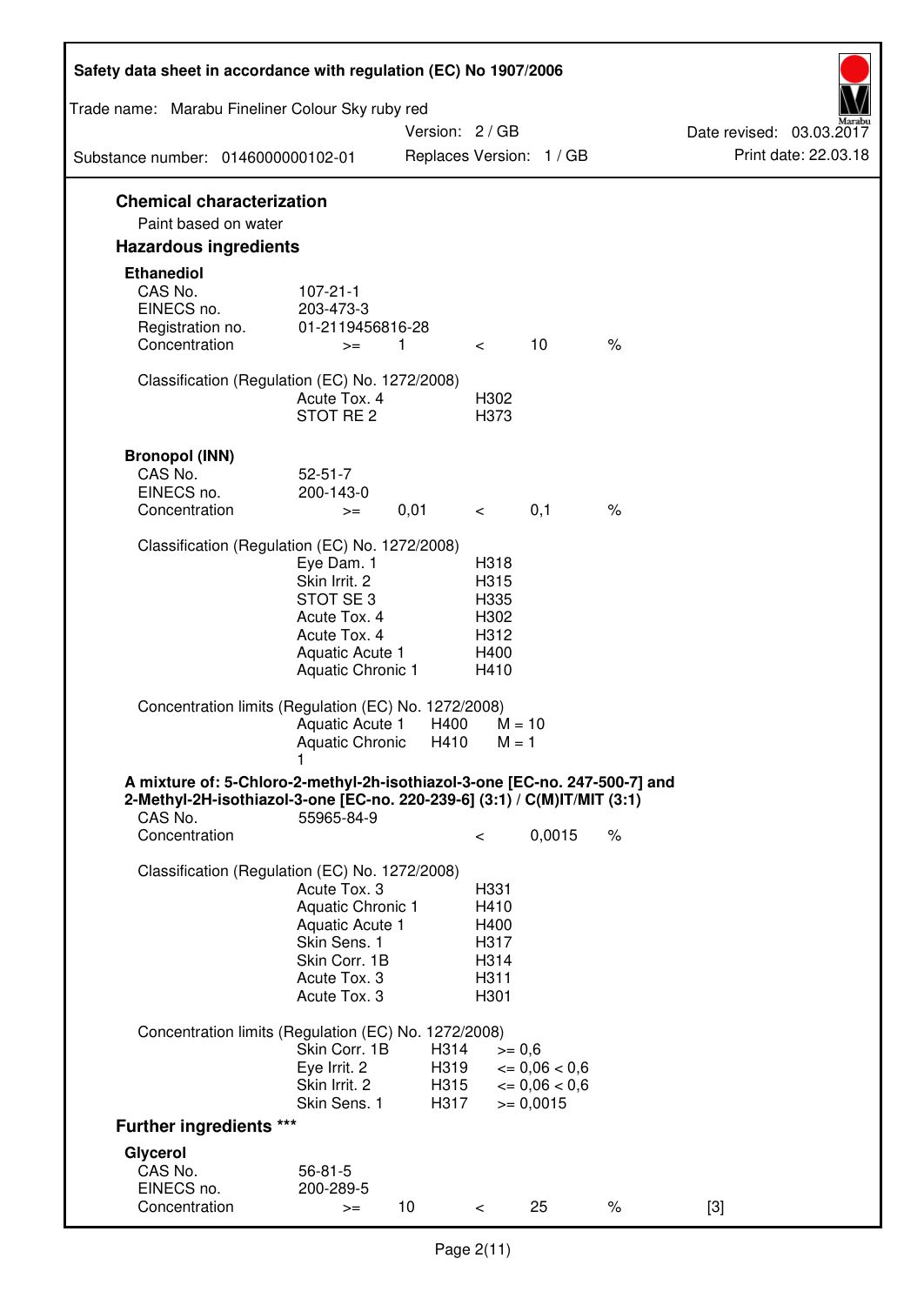|         |                              |                                                                    | Safety data sheet in accordance with regulation (EC) No 1907/2006                                          |                          |
|---------|------------------------------|--------------------------------------------------------------------|------------------------------------------------------------------------------------------------------------|--------------------------|
|         |                              | Trade name: Marabu Fineliner Colour Sky ruby red                   | Version: 2/GB                                                                                              | Date revised: 03.03.2017 |
|         |                              | Substance number: 0146000000102-01                                 | Replaces Version: 1 / GB                                                                                   | Print date: 22.03.18     |
|         |                              |                                                                    |                                                                                                            |                          |
|         |                              |                                                                    |                                                                                                            |                          |
| $\star$ |                              |                                                                    |                                                                                                            |                          |
|         |                              | [3] Substance with occupational exposure limits                    |                                                                                                            |                          |
|         |                              | <b>SECTION 4: First aid measures</b>                               |                                                                                                            |                          |
|         |                              | 4.1. Description of first aid measures                             |                                                                                                            |                          |
|         | After skin contact           |                                                                    |                                                                                                            |                          |
|         |                              |                                                                    | Wash with plenty of water and soap. Do NOT use solvents or thinners.                                       |                          |
|         | After eye contact            |                                                                    | Separate eyelids, wash the eyes thoroughly with water (15 min.). In case of irritation consult an oculist. |                          |
|         | <b>After ingestion</b>       |                                                                    |                                                                                                            |                          |
|         | medical treatment.           |                                                                    | Rinse mouth thoroughly with water. If larger amounts are swallowed or in the event of symptoms take        |                          |
|         |                              | Until now no symptoms known so far.                                | 4.2. Most important symptoms and effects, both acute and delayed                                           |                          |
|         |                              |                                                                    | 4.3. Indication of any immediate medical attention and special treatment needed                            |                          |
|         | Treat symptomatically        | Hints for the physician / treatment                                |                                                                                                            |                          |
|         |                              |                                                                    |                                                                                                            |                          |
|         |                              | <b>SECTION 5: Firefighting measures</b>                            |                                                                                                            |                          |
|         | 5.1. Extinguishing media     |                                                                    |                                                                                                            |                          |
|         |                              | Suitable extinguishing media                                       |                                                                                                            |                          |
|         |                              | Carbon dioxide, Foam, Sand, Water                                  | 5.2. Special hazards arising from the substance or mixture                                                 |                          |
|         | black smoke                  |                                                                    | In the event of fire the following can be released: Carbon monoxide (CO); Carbon dioxide (CO2); dense      |                          |
|         | 5.3. Advice for firefighters |                                                                    |                                                                                                            |                          |
|         | <b>Other information</b>     |                                                                    |                                                                                                            |                          |
|         |                              |                                                                    | Collect contaminated fire-fighting water separately, must not be discharged into the drains.               |                          |
|         |                              | <b>SECTION 6: Accidental release measures</b>                      |                                                                                                            |                          |
|         |                              | No particular measures required.                                   | 6.1. Personal precautions, protective equipment and emergency procedures                                   |                          |
|         |                              | 6.2. Environmental precautions<br>No particular measures required. |                                                                                                            |                          |
|         |                              |                                                                    | 6.3. Methods and material for containment and cleaning up                                                  |                          |

# Clean preferably with a detergent - avoid use of solvents. **6.4. Reference to other sections**

Information regarding Safe handling, see Section 7. Information regarding personal protective measures, see Section 8. Information regarding waste disposal, see Section 13.

# **SECTION 7: Handling and storage**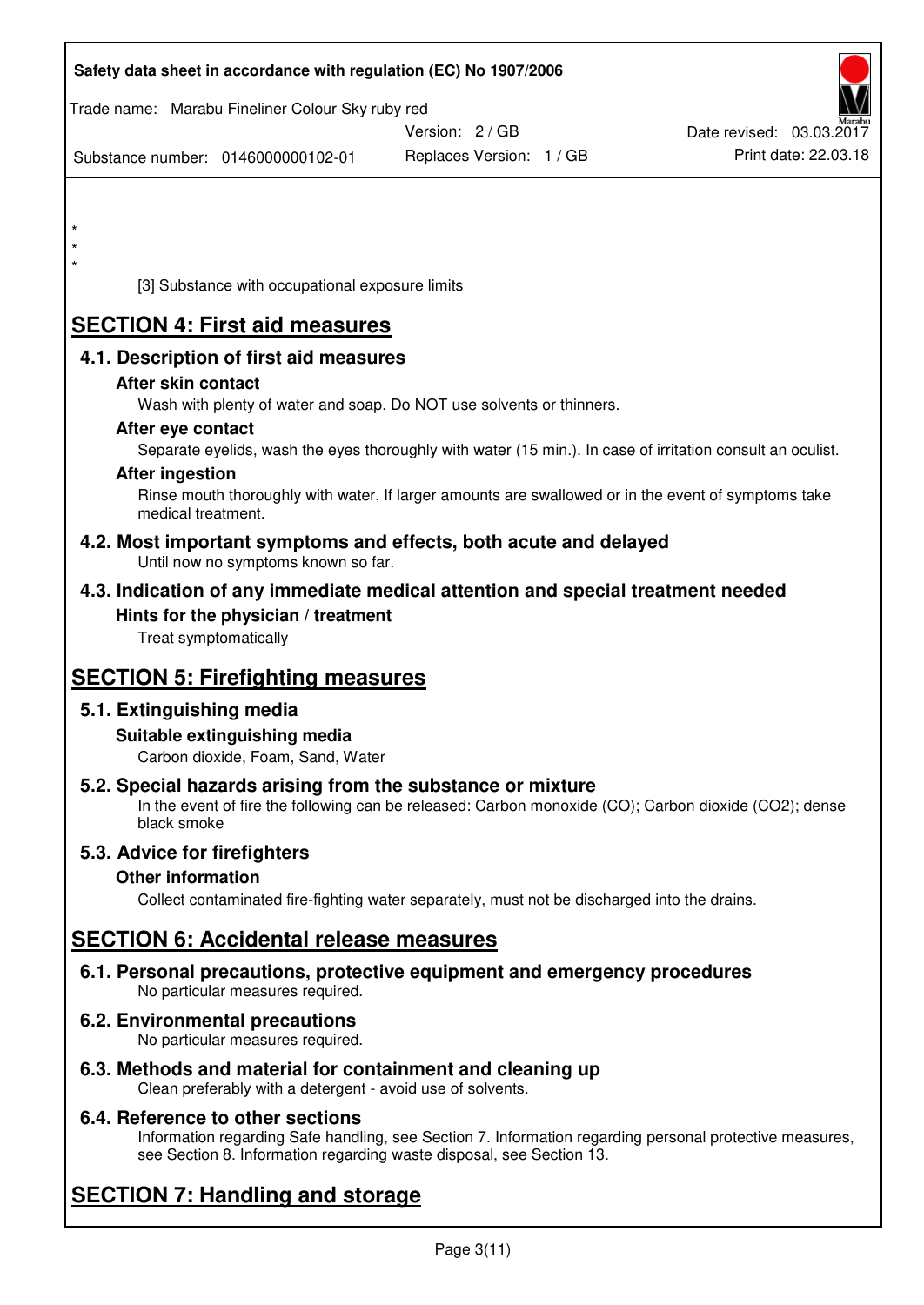| Safety data sheet in accordance with regulation (EC) No 1907/2006                                                                                                             |                                                                                                                                                                                                            |                                                  |
|-------------------------------------------------------------------------------------------------------------------------------------------------------------------------------|------------------------------------------------------------------------------------------------------------------------------------------------------------------------------------------------------------|--------------------------------------------------|
| Trade name: Marabu Fineliner Colour Sky ruby red                                                                                                                              |                                                                                                                                                                                                            |                                                  |
|                                                                                                                                                                               | Version: 2 / GB                                                                                                                                                                                            | Date revised: 03.03.2017<br>Print date: 22.03.18 |
| Substance number: 0146000000102-01                                                                                                                                            | Replaces Version: 1 / GB                                                                                                                                                                                   |                                                  |
| 7.1. Precautions for safe handling<br><b>Advice on safe handling</b><br>Advice on protection against fire and explosion<br>No special measures required.<br>Temperature class | Avoid skin and eye contact. Smoking, eating and drinking shall be prohibited in application area.<br>Classification of fires / temperature class / Ignition group / Dust explosion class<br>T <sub>2</sub> |                                                  |
|                                                                                                                                                                               | 7.2. Conditions for safe storage, including any incompatibilities                                                                                                                                          |                                                  |
| Requirements for storage rooms and vessels<br>Store in frostfree conditions.<br>Storage class according to TRGS 510                                                           |                                                                                                                                                                                                            |                                                  |
| Storage class according to 12<br><b>TRGS 510</b>                                                                                                                              | Non-combustible liquids                                                                                                                                                                                    |                                                  |
| 7.3. Specific end use(s)<br>Paint                                                                                                                                             |                                                                                                                                                                                                            |                                                  |
| <b>SECTION 8: Exposure controls/personal protection</b>                                                                                                                       |                                                                                                                                                                                                            |                                                  |
| 8.1. Control parameters                                                                                                                                                       |                                                                                                                                                                                                            |                                                  |
| <b>Exposure limit values</b>                                                                                                                                                  |                                                                                                                                                                                                            |                                                  |
| <b>Ethanediol</b><br>List                                                                                                                                                     | <b>EH40</b>                                                                                                                                                                                                |                                                  |
| <b>Type</b>                                                                                                                                                                   | <b>WEL</b>                                                                                                                                                                                                 |                                                  |
| Value<br>Skin resorption / sensibilisation: Sk;                                                                                                                               | 10<br>mg/m <sup>3</sup><br><b>Status: 2011</b>                                                                                                                                                             |                                                  |
| Glycerol                                                                                                                                                                      |                                                                                                                                                                                                            |                                                  |
| List<br>Type                                                                                                                                                                  | <b>EH40</b><br><b>WEL</b>                                                                                                                                                                                  |                                                  |
| Value                                                                                                                                                                         | 10<br>mg/m <sup>3</sup>                                                                                                                                                                                    |                                                  |
| <b>Status: 2011</b>                                                                                                                                                           |                                                                                                                                                                                                            |                                                  |
| <b>Other information</b><br>There are not known any further control parameters.                                                                                               |                                                                                                                                                                                                            |                                                  |
| Derived No/Minimal Effect Levels (DNEL/DMEL)                                                                                                                                  |                                                                                                                                                                                                            |                                                  |
| <b>Ethanediol</b>                                                                                                                                                             |                                                                                                                                                                                                            |                                                  |
| Type of value                                                                                                                                                                 | Derived No Effect Level (DNEL)                                                                                                                                                                             |                                                  |
| Reference group<br>Duration of exposure                                                                                                                                       | Worker<br>Long term                                                                                                                                                                                        |                                                  |
| Route of exposure                                                                                                                                                             | inhalative                                                                                                                                                                                                 |                                                  |
| Mode of action                                                                                                                                                                | Local effects                                                                                                                                                                                              |                                                  |
| Concentration                                                                                                                                                                 | 35                                                                                                                                                                                                         | mg/m <sup>3</sup>                                |
| Type of value                                                                                                                                                                 | Derived No Effect Level (DNEL)                                                                                                                                                                             |                                                  |
| Reference group<br>Duration of exposure                                                                                                                                       | Worker<br>Long term                                                                                                                                                                                        |                                                  |
| Route of exposure                                                                                                                                                             | dermal                                                                                                                                                                                                     |                                                  |
| Mode of action<br>Concentration                                                                                                                                               | Systemic effects<br>106                                                                                                                                                                                    | mg/kg                                            |
|                                                                                                                                                                               |                                                                                                                                                                                                            |                                                  |
| Type of value<br>Reference group                                                                                                                                              | Derived No Effect Level (DNEL)<br>Consumer                                                                                                                                                                 |                                                  |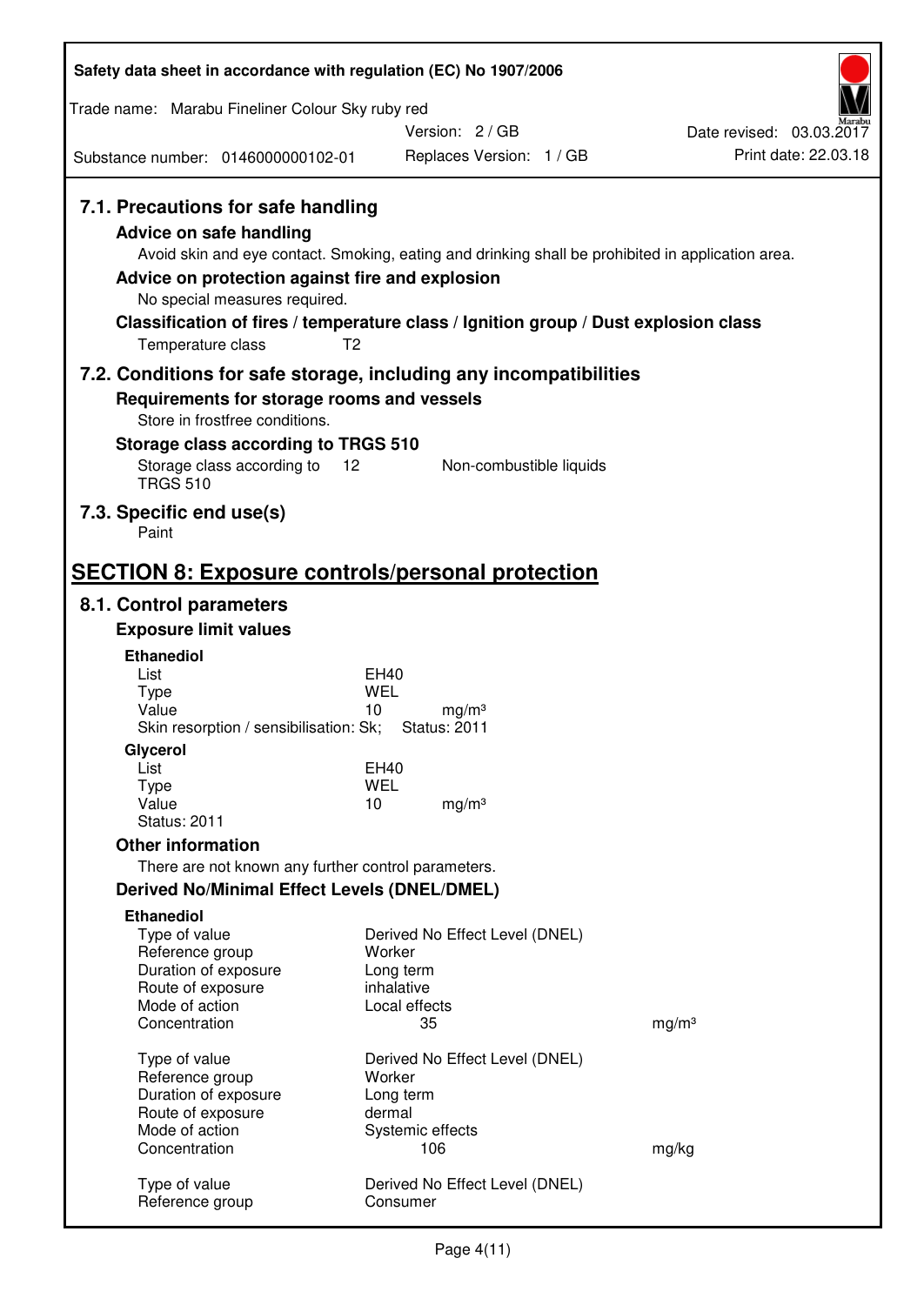| Safety data sheet in accordance with regulation (EC) No 1907/2006      |                                                                                                       |                                                  |  |  |
|------------------------------------------------------------------------|-------------------------------------------------------------------------------------------------------|--------------------------------------------------|--|--|
| Trade name: Marabu Fineliner Colour Sky ruby red                       | Version: 2 / GB                                                                                       |                                                  |  |  |
| Substance number: 0146000000102-01                                     | Replaces Version: 1 / GB                                                                              | Date revised: 03.03.2017<br>Print date: 22.03.18 |  |  |
| Duration of exposure                                                   | Long term                                                                                             |                                                  |  |  |
| Route of exposure<br>Mode of action                                    | inhalative<br>Local effects                                                                           |                                                  |  |  |
| Concentration                                                          | 7                                                                                                     | mg/m <sup>3</sup>                                |  |  |
|                                                                        |                                                                                                       |                                                  |  |  |
| Type of value                                                          | Derived No Effect Level (DNEL)                                                                        |                                                  |  |  |
| Reference group                                                        | Consumer                                                                                              |                                                  |  |  |
| Duration of exposure<br>Route of exposure                              | Long term<br>dermal                                                                                   |                                                  |  |  |
| Mode of action                                                         | Systemic effects                                                                                      |                                                  |  |  |
| Concentration                                                          | 53                                                                                                    | mg/kg                                            |  |  |
|                                                                        |                                                                                                       |                                                  |  |  |
| <b>Predicted No Effect Concentration (PNEC)</b>                        |                                                                                                       |                                                  |  |  |
| <b>Ethanediol</b>                                                      |                                                                                                       |                                                  |  |  |
| Type of value                                                          | <b>PNEC</b>                                                                                           |                                                  |  |  |
| <b>Type</b><br>Concentration                                           | Freshwater<br>10                                                                                      |                                                  |  |  |
|                                                                        |                                                                                                       | mg/l                                             |  |  |
| Type of value                                                          | <b>PNEC</b>                                                                                           |                                                  |  |  |
| <b>Type</b>                                                            | Saltwater                                                                                             |                                                  |  |  |
| Concentration                                                          | 1                                                                                                     | mg/l                                             |  |  |
| Type of value                                                          | <b>PNEC</b>                                                                                           |                                                  |  |  |
| <b>Type</b>                                                            | Water (intermittent release)                                                                          |                                                  |  |  |
| Concentration                                                          | 10                                                                                                    | mg/l                                             |  |  |
| Type of value                                                          | <b>PNEC</b>                                                                                           |                                                  |  |  |
| <b>Type</b>                                                            | Sewage treatment plant (STP)                                                                          |                                                  |  |  |
| Concentration                                                          | 199,5                                                                                                 | mg/l                                             |  |  |
|                                                                        |                                                                                                       |                                                  |  |  |
| Type of value<br>Type                                                  | <b>PNEC</b><br>Freshwater sediment                                                                    |                                                  |  |  |
| Concentration                                                          | 37                                                                                                    | mg/kg                                            |  |  |
|                                                                        |                                                                                                       |                                                  |  |  |
| Type of value                                                          | <b>PNEC</b><br>Marine sediment                                                                        |                                                  |  |  |
| <b>Type</b><br>Concentration                                           | 3,7                                                                                                   | mg/kg                                            |  |  |
|                                                                        |                                                                                                       |                                                  |  |  |
| Type of value                                                          | <b>PNEC</b>                                                                                           |                                                  |  |  |
| <b>Type</b><br>Concentration                                           | Soil<br>1,53                                                                                          | mg/kg                                            |  |  |
|                                                                        |                                                                                                       |                                                  |  |  |
| 8.2. Exposure controls                                                 |                                                                                                       |                                                  |  |  |
| <b>Exposure controls</b>                                               |                                                                                                       |                                                  |  |  |
| Provide adequate ventilation.                                          |                                                                                                       |                                                  |  |  |
| <b>Respiratory protection</b>                                          |                                                                                                       |                                                  |  |  |
| Not necessary.                                                         |                                                                                                       |                                                  |  |  |
| <b>Hand protection</b>                                                 |                                                                                                       |                                                  |  |  |
| Not necessary.<br>In case of intensive contact wear protective gloves. |                                                                                                       |                                                  |  |  |
|                                                                        | There is no one glove material or combination of materials that will give unlimited resistance to any |                                                  |  |  |
| individual or combination of chemicals.                                |                                                                                                       |                                                  |  |  |
|                                                                        | For prolonged or repeated handling nitrile rubber gloves with textile undergloves are required.       |                                                  |  |  |
| Material thickness<br>>                                                | 0,5<br>mm                                                                                             |                                                  |  |  |
| Breakthrough time<br><                                                 | 30<br>min                                                                                             |                                                  |  |  |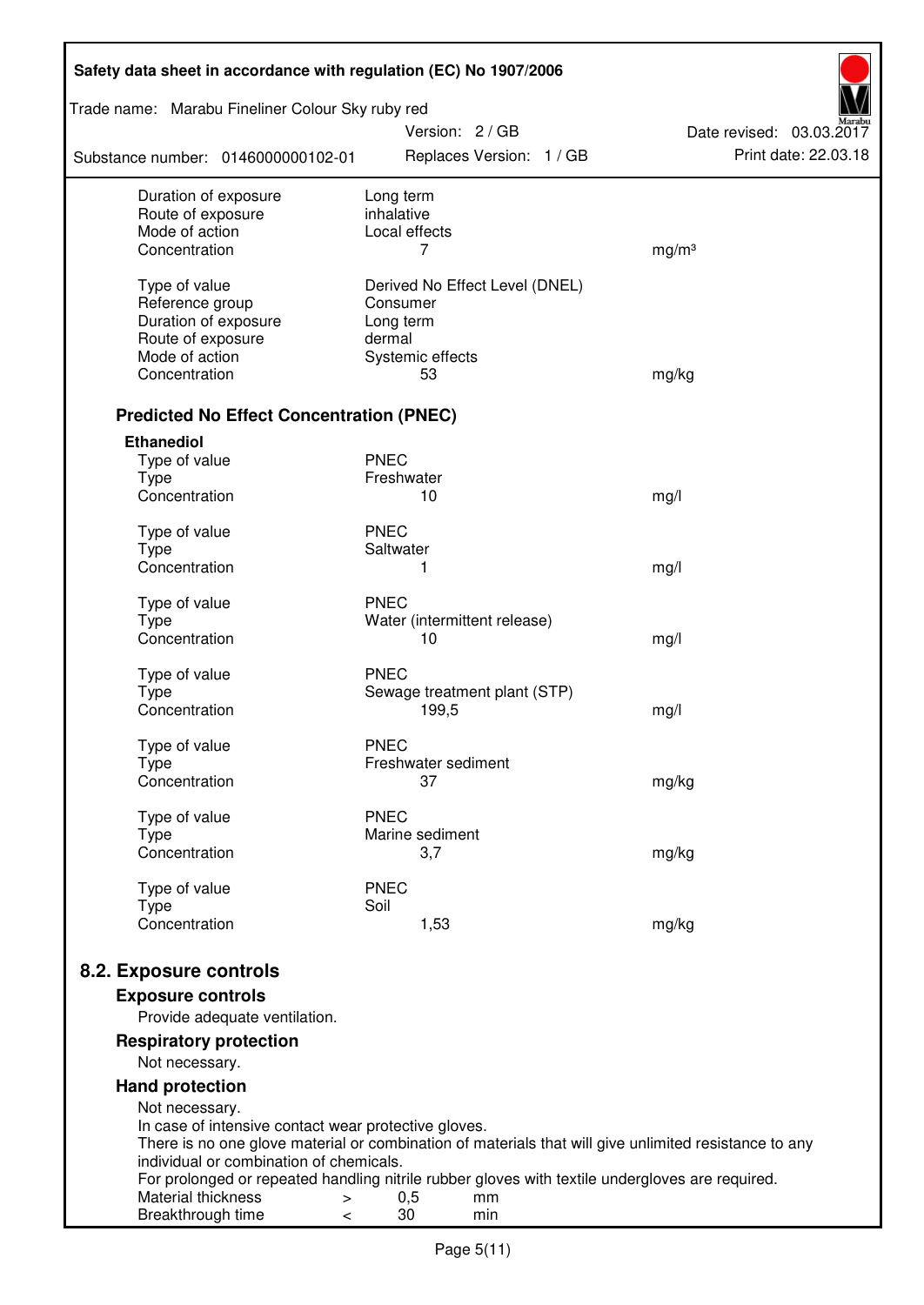| Safety data sheet in accordance with regulation (EC) No 1907/2006                                                                                                                                                                                                                                                                                            |                                 |                          |                                                                                                                                                                                                                                                                                                                    |
|--------------------------------------------------------------------------------------------------------------------------------------------------------------------------------------------------------------------------------------------------------------------------------------------------------------------------------------------------------------|---------------------------------|--------------------------|--------------------------------------------------------------------------------------------------------------------------------------------------------------------------------------------------------------------------------------------------------------------------------------------------------------------|
| Trade name: Marabu Fineliner Colour Sky ruby red                                                                                                                                                                                                                                                                                                             |                                 |                          |                                                                                                                                                                                                                                                                                                                    |
|                                                                                                                                                                                                                                                                                                                                                              | Version: 2/GB                   |                          | Date revised: 03.03.2017                                                                                                                                                                                                                                                                                           |
| Substance number: 0146000000102-01                                                                                                                                                                                                                                                                                                                           |                                 | Replaces Version: 1 / GB | Print date: 22.03.18                                                                                                                                                                                                                                                                                               |
| The breakthrough time must be greater than the end use time of the product.<br>replacement must be followed.<br>Gloves should be replaced regularly and if there is any sign of damage to the glove material.<br>Always ensure that gloves are free from defects and that they are stored and used correctly.<br>maintenance.<br>once exposure has occurred. |                                 |                          | The instructions and information provided by the glove manufacturer on use, storage, maintenance and<br>The performance or effectiveness of the glove may be reduced by physical/ chemical damage and poor<br>Barrier creams may help to protect the exposed areas of the skin, they should however not be applied |
| Eye protection                                                                                                                                                                                                                                                                                                                                               |                                 |                          |                                                                                                                                                                                                                                                                                                                    |
| Not necessary.                                                                                                                                                                                                                                                                                                                                               |                                 |                          |                                                                                                                                                                                                                                                                                                                    |
| <b>Body protection</b>                                                                                                                                                                                                                                                                                                                                       |                                 |                          |                                                                                                                                                                                                                                                                                                                    |
| Not applicable.                                                                                                                                                                                                                                                                                                                                              |                                 |                          |                                                                                                                                                                                                                                                                                                                    |
| <b>SECTION 9: Physical and chemical properties</b>                                                                                                                                                                                                                                                                                                           |                                 |                          |                                                                                                                                                                                                                                                                                                                    |
|                                                                                                                                                                                                                                                                                                                                                              |                                 |                          |                                                                                                                                                                                                                                                                                                                    |
| 9.1. Information on basic physical and chemical properties<br><b>Form</b>                                                                                                                                                                                                                                                                                    | liquid                          |                          |                                                                                                                                                                                                                                                                                                                    |
| Colour                                                                                                                                                                                                                                                                                                                                                       | coloured                        |                          |                                                                                                                                                                                                                                                                                                                    |
| <b>Odour</b>                                                                                                                                                                                                                                                                                                                                                 | odourless                       |                          |                                                                                                                                                                                                                                                                                                                    |
| <b>Odour threshold</b>                                                                                                                                                                                                                                                                                                                                       |                                 |                          |                                                                                                                                                                                                                                                                                                                    |
| Remarks                                                                                                                                                                                                                                                                                                                                                      | No data available               |                          |                                                                                                                                                                                                                                                                                                                    |
| <b>Melting point</b>                                                                                                                                                                                                                                                                                                                                         |                                 |                          |                                                                                                                                                                                                                                                                                                                    |
| Remarks                                                                                                                                                                                                                                                                                                                                                      | not determined                  |                          |                                                                                                                                                                                                                                                                                                                    |
| <b>Freezing point</b>                                                                                                                                                                                                                                                                                                                                        |                                 |                          |                                                                                                                                                                                                                                                                                                                    |
| Remarks                                                                                                                                                                                                                                                                                                                                                      | not determined                  |                          |                                                                                                                                                                                                                                                                                                                    |
| Initial boiling point and boiling range                                                                                                                                                                                                                                                                                                                      |                                 |                          |                                                                                                                                                                                                                                                                                                                    |
| Value                                                                                                                                                                                                                                                                                                                                                        | appr. 100                       |                          | $^{\circ}C$                                                                                                                                                                                                                                                                                                        |
| Pressure                                                                                                                                                                                                                                                                                                                                                     | 1.013                           | hPa                      |                                                                                                                                                                                                                                                                                                                    |
| Source                                                                                                                                                                                                                                                                                                                                                       | Literature value                |                          |                                                                                                                                                                                                                                                                                                                    |
| <b>Flash point</b>                                                                                                                                                                                                                                                                                                                                           |                                 |                          |                                                                                                                                                                                                                                                                                                                    |
| Remarks                                                                                                                                                                                                                                                                                                                                                      | Not applicable                  |                          |                                                                                                                                                                                                                                                                                                                    |
| Evaporation rate (ether $= 1$ ) :                                                                                                                                                                                                                                                                                                                            |                                 |                          |                                                                                                                                                                                                                                                                                                                    |
| <b>Remarks</b>                                                                                                                                                                                                                                                                                                                                               | not determined                  |                          |                                                                                                                                                                                                                                                                                                                    |
| <b>Flammability (solid, gas)</b>                                                                                                                                                                                                                                                                                                                             |                                 |                          |                                                                                                                                                                                                                                                                                                                    |
| Not applicable                                                                                                                                                                                                                                                                                                                                               |                                 |                          |                                                                                                                                                                                                                                                                                                                    |
| Upper/lower flammability or explosive limits                                                                                                                                                                                                                                                                                                                 |                                 |                          |                                                                                                                                                                                                                                                                                                                    |
| Lower explosion limit                                                                                                                                                                                                                                                                                                                                        | 3,2<br>appr.                    |                          | $%$ (V)                                                                                                                                                                                                                                                                                                            |
| Upper explosion limit                                                                                                                                                                                                                                                                                                                                        | 53<br>appr.                     |                          | $%$ (V)                                                                                                                                                                                                                                                                                                            |
| Source                                                                                                                                                                                                                                                                                                                                                       | Literature value                |                          |                                                                                                                                                                                                                                                                                                                    |
| Vapour pressure                                                                                                                                                                                                                                                                                                                                              |                                 |                          |                                                                                                                                                                                                                                                                                                                    |
| Value                                                                                                                                                                                                                                                                                                                                                        | 23<br>appr.<br>20               | °C                       | hPa                                                                                                                                                                                                                                                                                                                |
| Temperature<br>Method                                                                                                                                                                                                                                                                                                                                        | Value taken from the literature |                          |                                                                                                                                                                                                                                                                                                                    |
| <b>Vapour density</b>                                                                                                                                                                                                                                                                                                                                        |                                 |                          |                                                                                                                                                                                                                                                                                                                    |
| Remarks                                                                                                                                                                                                                                                                                                                                                      | not determined                  |                          |                                                                                                                                                                                                                                                                                                                    |
| <b>Density</b>                                                                                                                                                                                                                                                                                                                                               |                                 |                          |                                                                                                                                                                                                                                                                                                                    |
| Remarks                                                                                                                                                                                                                                                                                                                                                      | not determined                  |                          |                                                                                                                                                                                                                                                                                                                    |
| Solubility in water                                                                                                                                                                                                                                                                                                                                          |                                 |                          |                                                                                                                                                                                                                                                                                                                    |
| Remarks                                                                                                                                                                                                                                                                                                                                                      | miscible                        |                          |                                                                                                                                                                                                                                                                                                                    |
|                                                                                                                                                                                                                                                                                                                                                              |                                 |                          |                                                                                                                                                                                                                                                                                                                    |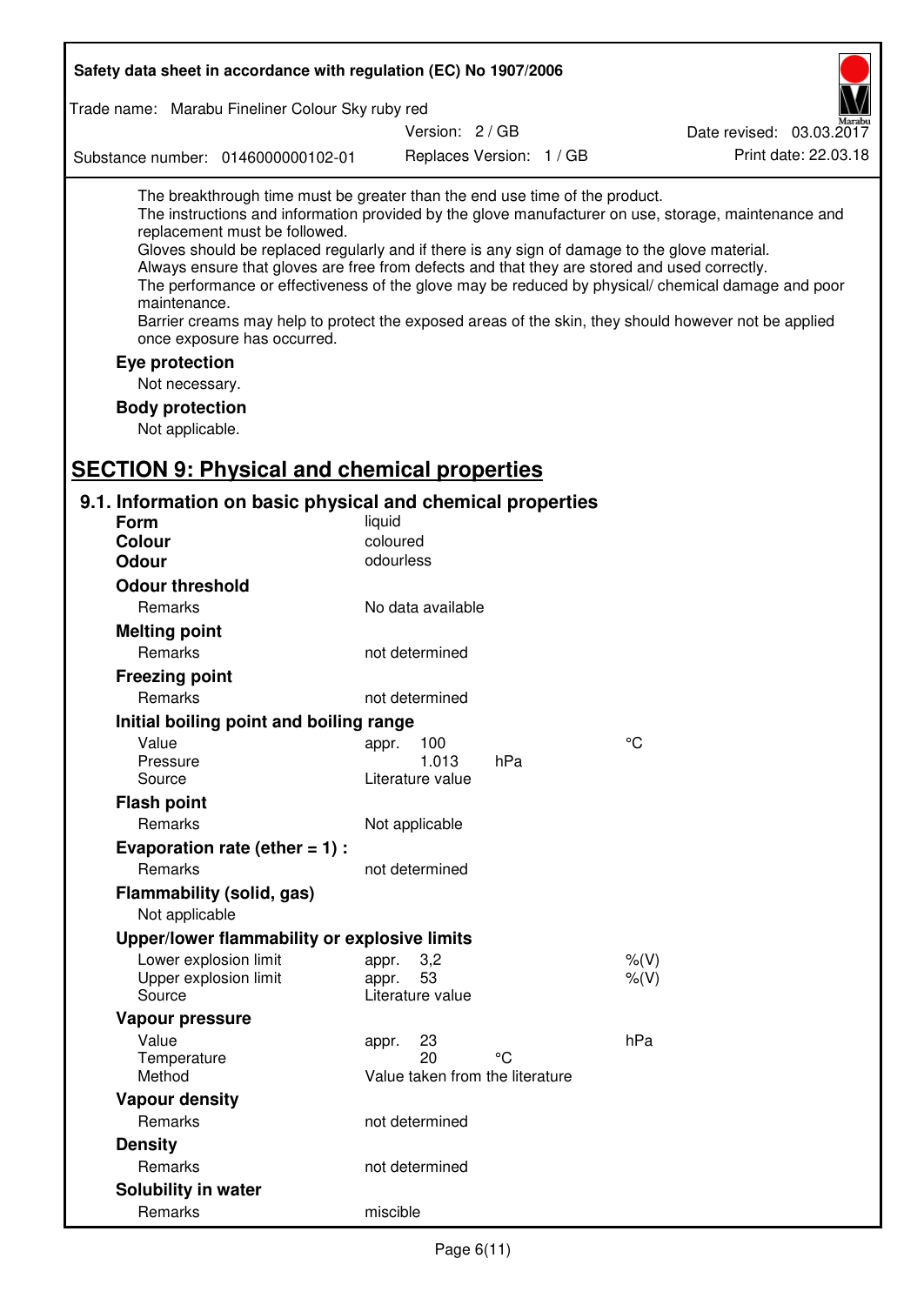| Safety data sheet in accordance with regulation (EC) No 1907/2006                    |                                                                   |    |                          |  |
|--------------------------------------------------------------------------------------|-------------------------------------------------------------------|----|--------------------------|--|
| Trade name: Marabu Fineliner Colour Sky ruby red                                     | Version: 2/GB                                                     |    | Date revised: 03.03.2017 |  |
| Substance number: 0146000000102-01                                                   | Replaces Version: 1 / GB                                          |    | Print date: 22.03.18     |  |
| Ignition temperature                                                                 |                                                                   |    |                          |  |
| Value                                                                                | 410<br>appr.                                                      | °C |                          |  |
| Source                                                                               | Literature value                                                  |    |                          |  |
| <b>Viscosity</b>                                                                     |                                                                   |    |                          |  |
| Remarks<br>Remarks                                                                   | not determined                                                    |    |                          |  |
|                                                                                      |                                                                   |    |                          |  |
| 9.2. Other information<br><b>Other information</b><br>None known                     |                                                                   |    |                          |  |
| <b>SECTION 10: Stability and reactivity</b>                                          |                                                                   |    |                          |  |
| 10.1. Reactivity<br><b>None</b>                                                      |                                                                   |    |                          |  |
| 10.2. Chemical stability<br>No hazardous reactions known.                            |                                                                   |    |                          |  |
| 10.3. Possibility of hazardous reactions<br>No hazardous reactions known.            |                                                                   |    |                          |  |
| 10.4. Conditions to avoid<br>No hazardous reactions known.                           |                                                                   |    |                          |  |
| 10.5. Incompatible materials<br>None                                                 |                                                                   |    |                          |  |
| 10.6. Hazardous decomposition products<br>No hazardous decomposition products known. |                                                                   |    |                          |  |
| <b>SECTION 11: Toxicological information</b>                                         |                                                                   |    |                          |  |
| 11.1. Information on toxicological effects                                           |                                                                   |    |                          |  |
| <b>Acute oral toxicity</b>                                                           |                                                                   |    |                          |  |
| Remarks                                                                              | Based on available data, the classification criteria are not met. |    |                          |  |
| <b>Acute dermal toxicity</b>                                                         |                                                                   |    |                          |  |
| Remarks                                                                              | Based on available data, the classification criteria are not met. |    |                          |  |
| <b>Acute inhalational toxicity</b>                                                   |                                                                   |    |                          |  |
| Remarks                                                                              | Based on available data, the classification criteria are not met. |    |                          |  |
| <b>Skin corrosion/irritation</b>                                                     |                                                                   |    |                          |  |
| Remarks                                                                              | Based on available data, the classification criteria are not met. |    |                          |  |
| Serious eye damage/irritation                                                        |                                                                   |    |                          |  |
| Remarks                                                                              | Based on available data, the classification criteria are not met. |    |                          |  |
| <b>Sensitization</b><br>Remarks                                                      |                                                                   |    |                          |  |
|                                                                                      | Based on available data, the classification criteria are not met. |    |                          |  |
| <b>Mutagenicity</b><br>Remarks                                                       | Based on available data, the classification criteria are not met. |    |                          |  |
| <b>Reproductive toxicity</b>                                                         |                                                                   |    |                          |  |
| Remarks                                                                              | Based on available data, the classification criteria are not met. |    |                          |  |
| Carcinogenicity                                                                      |                                                                   |    |                          |  |
| Remarks                                                                              | Based on available data, the classification criteria are not met. |    |                          |  |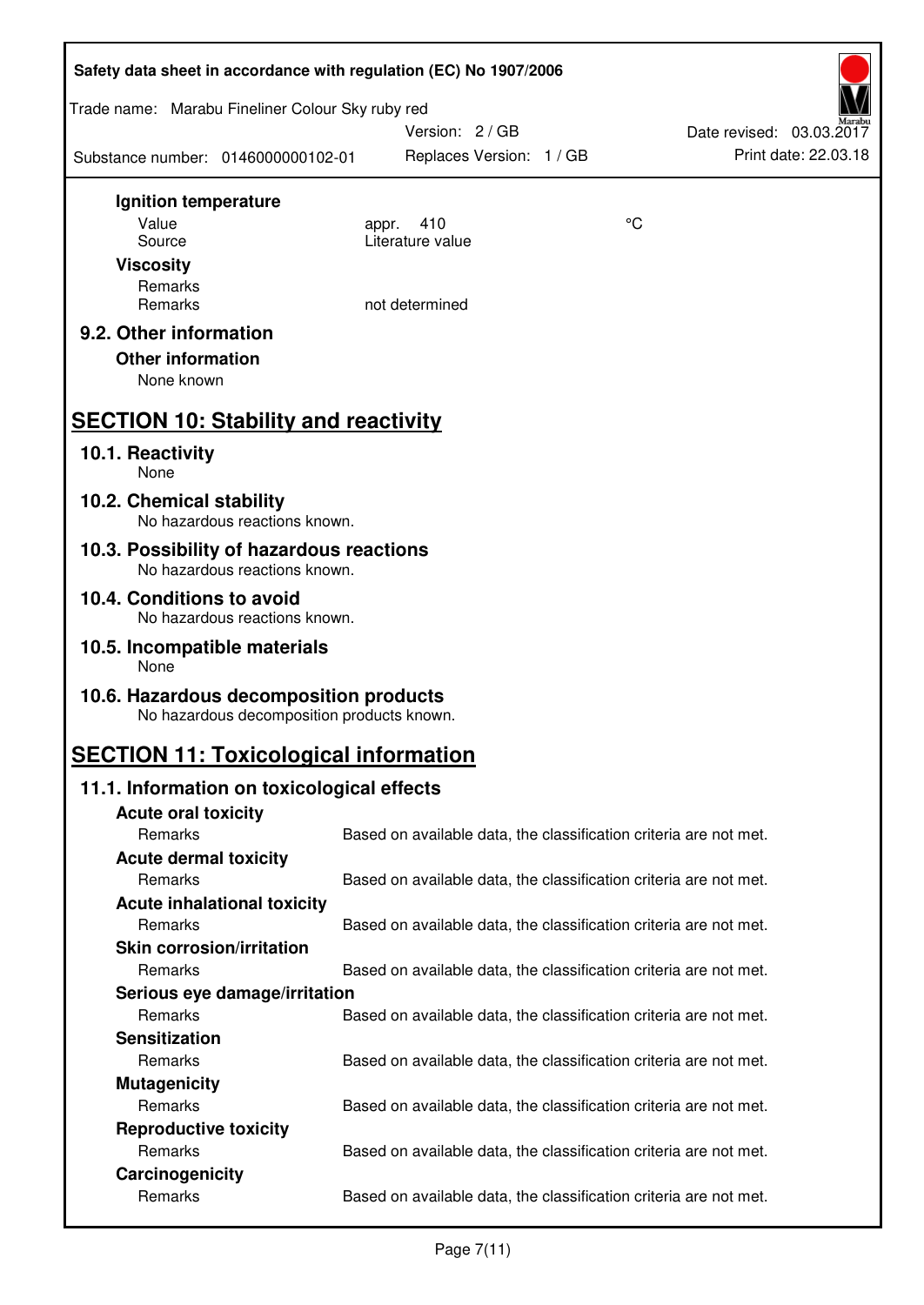#### **Safety data sheet in accordance with regulation (EC) No 1907/2006**

Trade name: Marabu Fineliner Colour Sky ruby red

Version: 2 / GB

Substance number: 0146000000102-01

Replaces Version: 1 / GB Print date: 22.03.18 Date revised: 03.03.2017



# **Specific Target Organ Toxicity (STOT)**

**Single exposure** 

Based on available data, the classification criteria are not met.

**Repeated exposure** 

Remarks Based on available data, the classification criteria are not met.

#### **Aspiration hazard**

Based on available data, the classification criteria are not met.

#### **Experience in practice**

Provided all the recommended protective and safety precautions are taken, experience shows that no risk to health can be expected.

#### **Other information**

There are no data available on the mixture itself. The mixture has been assessed following the additivity method of the GHS/CLP Regulation (EC) No 1272/2008.

# **SECTION 12: Ecological information**

# **12.1. Toxicity**

#### **General information**

There are no data available on the mixture itself.Do not allow to enter drains or water courses.The mixture has been assessed following the summation method of the CLP Regulation (EC) No 1272/2008 and is not classified as dangerous for the environment.

# **12.2. Persistence and degradability**

#### **General information**

There are no data available on the mixture itself.

# **12.3. Bioaccumulative potential**

#### **General information**

There are no data available on the mixture itself.

#### **12.4. Mobility in soil**

#### **General information**

There are no data available on the mixture itself.

**12.5. Results of PBT and vPvB assessment** 

#### **General information**

There are no data available on the mixture itself.

#### **12.6. Other adverse effects**

#### **General information**

There are no data available on the mixture itself.

# **SECTION 13: Disposal considerations**

# **13.1. Waste treatment methods**

# **Disposal recommendations for the product**

The product can be placed with other household refuse. Small residues in containers can be washed-out with water and put into the drainage system.

#### **Disposal recommendations for packaging**

Packaging that cannot be cleaned should be disposed off as product waste. Completely emptied packagings can be given for recycling.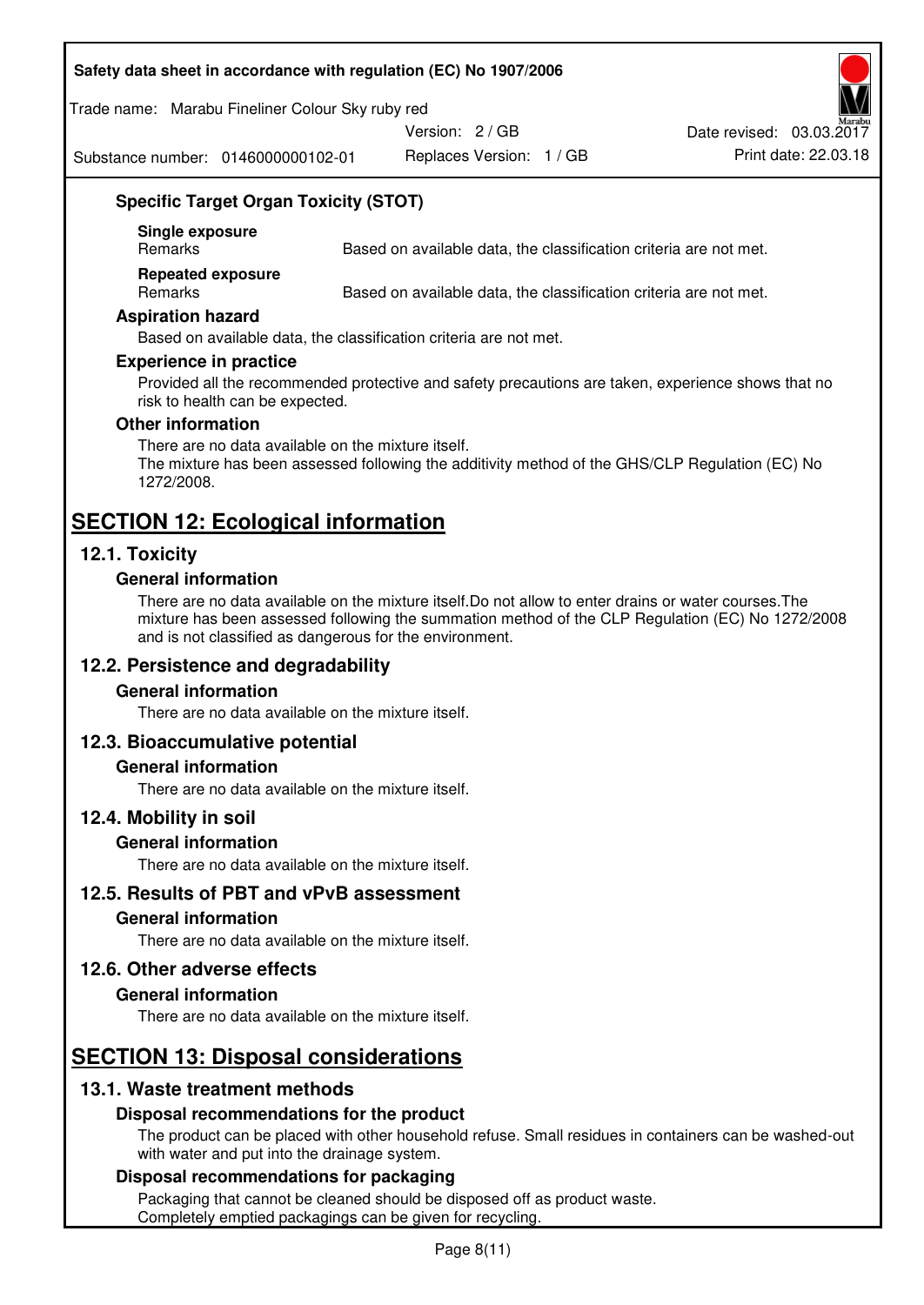| Safety data sheet in accordance with regulation (EC) No 1907/2006                                                     |                                                                                                                                                                             |                          |
|-----------------------------------------------------------------------------------------------------------------------|-----------------------------------------------------------------------------------------------------------------------------------------------------------------------------|--------------------------|
| Trade name: Marabu Fineliner Colour Sky ruby red                                                                      | Version: 2/GB                                                                                                                                                               | Date revised: 03.03.2017 |
| Substance number: 0146000000102-01                                                                                    | Replaces Version: 1 / GB                                                                                                                                                    | Print date: 22.03.18     |
| <b>SECTION 14: Transport information</b>                                                                              |                                                                                                                                                                             |                          |
| <b>Land transport ADR/RID</b><br>Non-dangerous goods<br>14.1. UN number<br>$UN -$                                     |                                                                                                                                                                             |                          |
| 14.2. UN proper shipping name                                                                                         |                                                                                                                                                                             |                          |
| 14.3. Transport hazard class(es)<br>Class<br>Label<br>14.4. Packing group<br>Packing group                            |                                                                                                                                                                             |                          |
| Transport category<br>14.5. Environmental hazards                                                                     | 0                                                                                                                                                                           |                          |
| <b>Marine transport IMDG/GGVSee</b><br>14.1. UN number<br>UN-<br>14.2. UN proper shipping name                        | The product does not constitute a hazardous substance in sea transport.                                                                                                     |                          |
| 14.3. Transport hazard class(es)<br>Class<br>Subsidiary risk<br>14.4. Packing group                                   |                                                                                                                                                                             |                          |
| Packing group<br>14.5. Environmental hazards<br>no                                                                    |                                                                                                                                                                             |                          |
| <b>Air transport ICAO/IATA</b><br>14.1. UN number<br>$UN -$<br>14.2. UN proper shipping name                          | The product does not constitute a hazardous substance in air transport.                                                                                                     |                          |
| 14.3. Transport hazard class(es)<br>Class                                                                             |                                                                                                                                                                             |                          |
| Subsidiary risk<br>14.4. Packing group<br>Packing group<br>14.5. Environmental hazards                                |                                                                                                                                                                             |                          |
| Information for all modes of transport<br>14.6. Special precautions for user<br>Transport within the user's premises: | Always transport in closed containers that are upright and secure.<br>Ensure that persons transporting the product know what to do in the event of an accident or spillage. |                          |
| <b>Other information</b><br>no                                                                                        | 14.7. Transport in bulk according to Annex II of Marpol and the IBC Code                                                                                                    |                          |
| <b>SECTION 15: Regulatory information ***</b>                                                                         |                                                                                                                                                                             |                          |
| 15.1. Safety, health and environmental regulations/legislation specific for the substance                             |                                                                                                                                                                             |                          |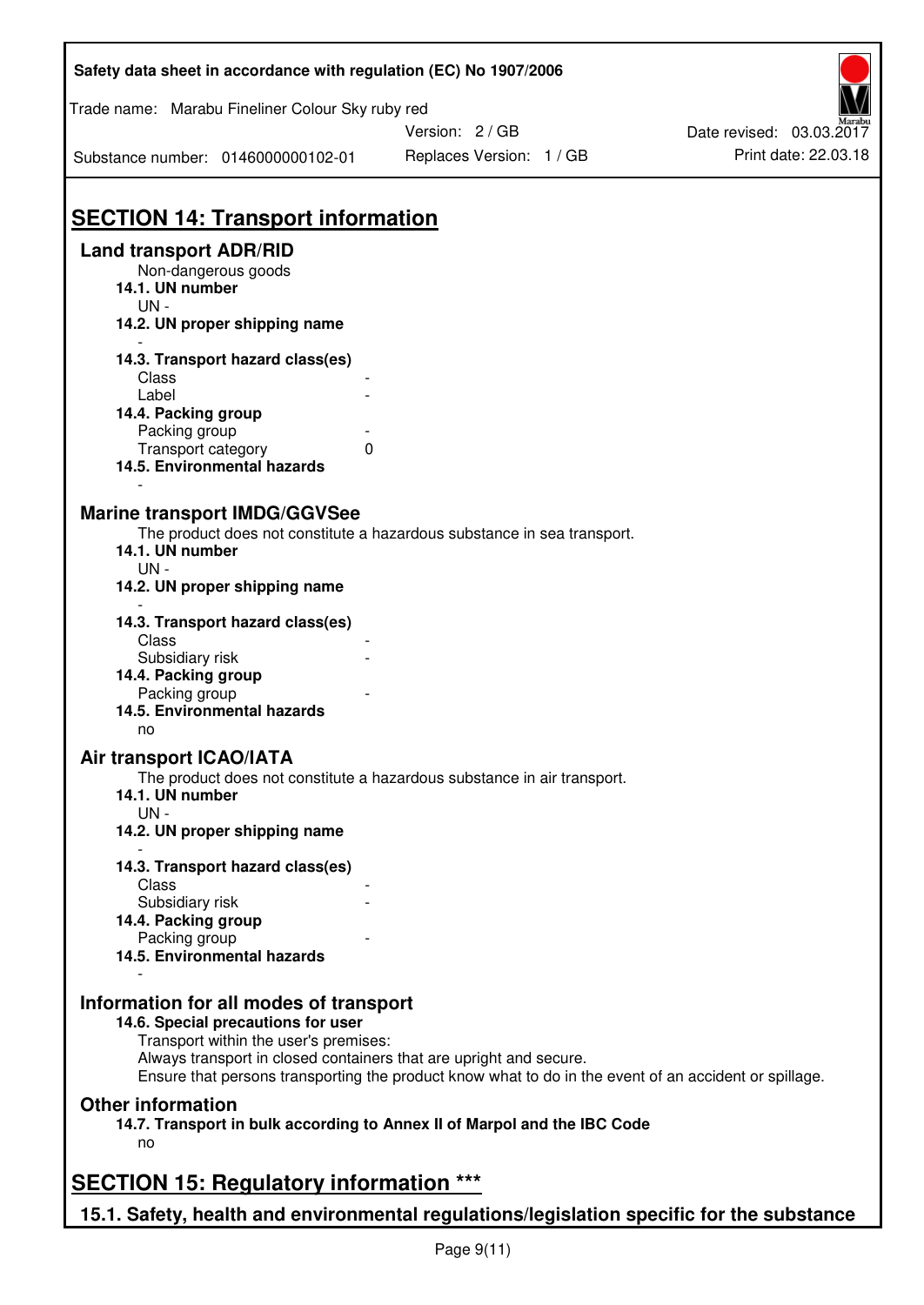|                                    | Trade name: Marabu Fineliner Colour Sky ruby red                                                                                                                                                                                                                                                                                                                                                                                                                  |                                                              |  |                                                                                                                                                                                                         |
|------------------------------------|-------------------------------------------------------------------------------------------------------------------------------------------------------------------------------------------------------------------------------------------------------------------------------------------------------------------------------------------------------------------------------------------------------------------------------------------------------------------|--------------------------------------------------------------|--|---------------------------------------------------------------------------------------------------------------------------------------------------------------------------------------------------------|
|                                    |                                                                                                                                                                                                                                                                                                                                                                                                                                                                   | Version: 2/GB                                                |  | Date revised: 03.03.2017                                                                                                                                                                                |
| Substance number: 0146000000102-01 |                                                                                                                                                                                                                                                                                                                                                                                                                                                                   | Replaces Version: 1 / GB                                     |  | Print date: 22.03.18                                                                                                                                                                                    |
| or mixture                         |                                                                                                                                                                                                                                                                                                                                                                                                                                                                   |                                                              |  |                                                                                                                                                                                                         |
| <b>VOC ***</b>                     |                                                                                                                                                                                                                                                                                                                                                                                                                                                                   |                                                              |  |                                                                                                                                                                                                         |
| VOC (EU)                           |                                                                                                                                                                                                                                                                                                                                                                                                                                                                   | $\mathbf 0$<br>$\frac{1}{6}$                                 |  |                                                                                                                                                                                                         |
| <b>Other information</b>           |                                                                                                                                                                                                                                                                                                                                                                                                                                                                   |                                                              |  |                                                                                                                                                                                                         |
|                                    | All components are contained in the TSCA inventory or exempted.<br>All components are contained in the AICS inventory.<br>All components are contained in the PICCS inventory.<br>All components are contained in the DSL inventory.<br>All components are contained in the IECSC inventory.<br>All components are contained in the NZIOC inventory.<br>All components are contained in the ENCS inventory.<br>All components are contained in the ECL inventory. |                                                              |  |                                                                                                                                                                                                         |
|                                    | 15.2. Chemical safety assessment<br>For this preparation a chemical safety assessment has not been carried out.                                                                                                                                                                                                                                                                                                                                                   |                                                              |  |                                                                                                                                                                                                         |
|                                    | <b>SECTION 16: Other information</b>                                                                                                                                                                                                                                                                                                                                                                                                                              |                                                              |  |                                                                                                                                                                                                         |
|                                    | Hazard statements listed in Chapter 3                                                                                                                                                                                                                                                                                                                                                                                                                             |                                                              |  |                                                                                                                                                                                                         |
| H301                               |                                                                                                                                                                                                                                                                                                                                                                                                                                                                   | Toxic if swallowed.                                          |  |                                                                                                                                                                                                         |
| H302                               |                                                                                                                                                                                                                                                                                                                                                                                                                                                                   | Harmful if swallowed.                                        |  |                                                                                                                                                                                                         |
| H <sub>3</sub> 11                  |                                                                                                                                                                                                                                                                                                                                                                                                                                                                   | Toxic in contact with skin.                                  |  |                                                                                                                                                                                                         |
| H312                               |                                                                                                                                                                                                                                                                                                                                                                                                                                                                   | Harmful in contact with skin.                                |  |                                                                                                                                                                                                         |
| H314                               |                                                                                                                                                                                                                                                                                                                                                                                                                                                                   | Causes severe skin burns and eye damage.                     |  |                                                                                                                                                                                                         |
| H315                               |                                                                                                                                                                                                                                                                                                                                                                                                                                                                   | Causes skin irritation.                                      |  |                                                                                                                                                                                                         |
| H317                               |                                                                                                                                                                                                                                                                                                                                                                                                                                                                   | May cause an allergic skin reaction.                         |  |                                                                                                                                                                                                         |
| H318                               |                                                                                                                                                                                                                                                                                                                                                                                                                                                                   | Causes serious eye damage.                                   |  |                                                                                                                                                                                                         |
| H331                               |                                                                                                                                                                                                                                                                                                                                                                                                                                                                   | Toxic if inhaled.                                            |  |                                                                                                                                                                                                         |
| H335                               |                                                                                                                                                                                                                                                                                                                                                                                                                                                                   | May cause respiratory irritation.                            |  |                                                                                                                                                                                                         |
| H373                               |                                                                                                                                                                                                                                                                                                                                                                                                                                                                   |                                                              |  | May cause damage to organs through prolonged or repeated exposure:                                                                                                                                      |
| H400                               |                                                                                                                                                                                                                                                                                                                                                                                                                                                                   | Very toxic to aquatic life.                                  |  |                                                                                                                                                                                                         |
| H410                               |                                                                                                                                                                                                                                                                                                                                                                                                                                                                   | Very toxic to aquatic life with long lasting effects.        |  |                                                                                                                                                                                                         |
|                                    | <b>CLP categories listed in Chapter 3</b>                                                                                                                                                                                                                                                                                                                                                                                                                         |                                                              |  |                                                                                                                                                                                                         |
| Acute Tox. 3                       |                                                                                                                                                                                                                                                                                                                                                                                                                                                                   | Acute toxicity, Category 3                                   |  |                                                                                                                                                                                                         |
| Acute Tox. 4                       |                                                                                                                                                                                                                                                                                                                                                                                                                                                                   | Acute toxicity, Category 4                                   |  |                                                                                                                                                                                                         |
| Aquatic Acute 1                    |                                                                                                                                                                                                                                                                                                                                                                                                                                                                   | Hazardous to the aquatic environment, acute, Category 1      |  |                                                                                                                                                                                                         |
| <b>Aquatic Chronic 1</b>           |                                                                                                                                                                                                                                                                                                                                                                                                                                                                   |                                                              |  | Hazardous to the aquatic environment, chronic, Category 1                                                                                                                                               |
| Eye Dam. 1                         |                                                                                                                                                                                                                                                                                                                                                                                                                                                                   | Serious eye damage, Category 1                               |  |                                                                                                                                                                                                         |
| Skin Corr. 1B                      |                                                                                                                                                                                                                                                                                                                                                                                                                                                                   | Skin corrosion, Category 1B                                  |  |                                                                                                                                                                                                         |
| Skin Irrit. 2                      |                                                                                                                                                                                                                                                                                                                                                                                                                                                                   | Skin irritation, Category 2                                  |  |                                                                                                                                                                                                         |
| Skin Sens. 1                       |                                                                                                                                                                                                                                                                                                                                                                                                                                                                   | Skin sensitization, Category 1                               |  |                                                                                                                                                                                                         |
| STOT RE <sub>2</sub>               |                                                                                                                                                                                                                                                                                                                                                                                                                                                                   |                                                              |  | Specific target organ toxicity - repeated exposure, Category 2                                                                                                                                          |
| STOT SE3                           |                                                                                                                                                                                                                                                                                                                                                                                                                                                                   | Specific target organ toxicity - single exposure, Category 3 |  |                                                                                                                                                                                                         |
|                                    | <b>Supplemental information</b>                                                                                                                                                                                                                                                                                                                                                                                                                                   |                                                              |  |                                                                                                                                                                                                         |
|                                    |                                                                                                                                                                                                                                                                                                                                                                                                                                                                   |                                                              |  | Relevant changes compared with the previous version of the safety data sheet are marked with: ***                                                                                                       |
|                                    |                                                                                                                                                                                                                                                                                                                                                                                                                                                                   |                                                              |  | This information is based on our present state of knowledge. However, it should not constitute a                                                                                                        |
|                                    |                                                                                                                                                                                                                                                                                                                                                                                                                                                                   |                                                              |  | guarantee for any specific product properties and shall not establish a legally valid relationship.<br>The information in this Safety Data Sheet is based on the present state of knowledge and current |
| legislation.                       |                                                                                                                                                                                                                                                                                                                                                                                                                                                                   |                                                              |  |                                                                                                                                                                                                         |
|                                    |                                                                                                                                                                                                                                                                                                                                                                                                                                                                   |                                                              |  | It provides guidance on health, safety and environmental aspects of the product and should not be                                                                                                       |
|                                    | construed as any guarantee of technical performance or suitability for particular applications.                                                                                                                                                                                                                                                                                                                                                                   |                                                              |  | The product should not be used for purposes other than those shown in Section 1 without first referring                                                                                                 |
|                                    | to the supplier and obtaining written handling instructions.                                                                                                                                                                                                                                                                                                                                                                                                      |                                                              |  |                                                                                                                                                                                                         |
|                                    |                                                                                                                                                                                                                                                                                                                                                                                                                                                                   |                                                              |  | As the specific conditions of use of the product are outside the supplier's control, the user is responsible                                                                                            |
|                                    | for ensuring that the requirements of relevant legislation are complied with.                                                                                                                                                                                                                                                                                                                                                                                     |                                                              |  |                                                                                                                                                                                                         |
|                                    |                                                                                                                                                                                                                                                                                                                                                                                                                                                                   |                                                              |  | The information contained in this safety data sheet does not constitute the user's own assessment of                                                                                                    |